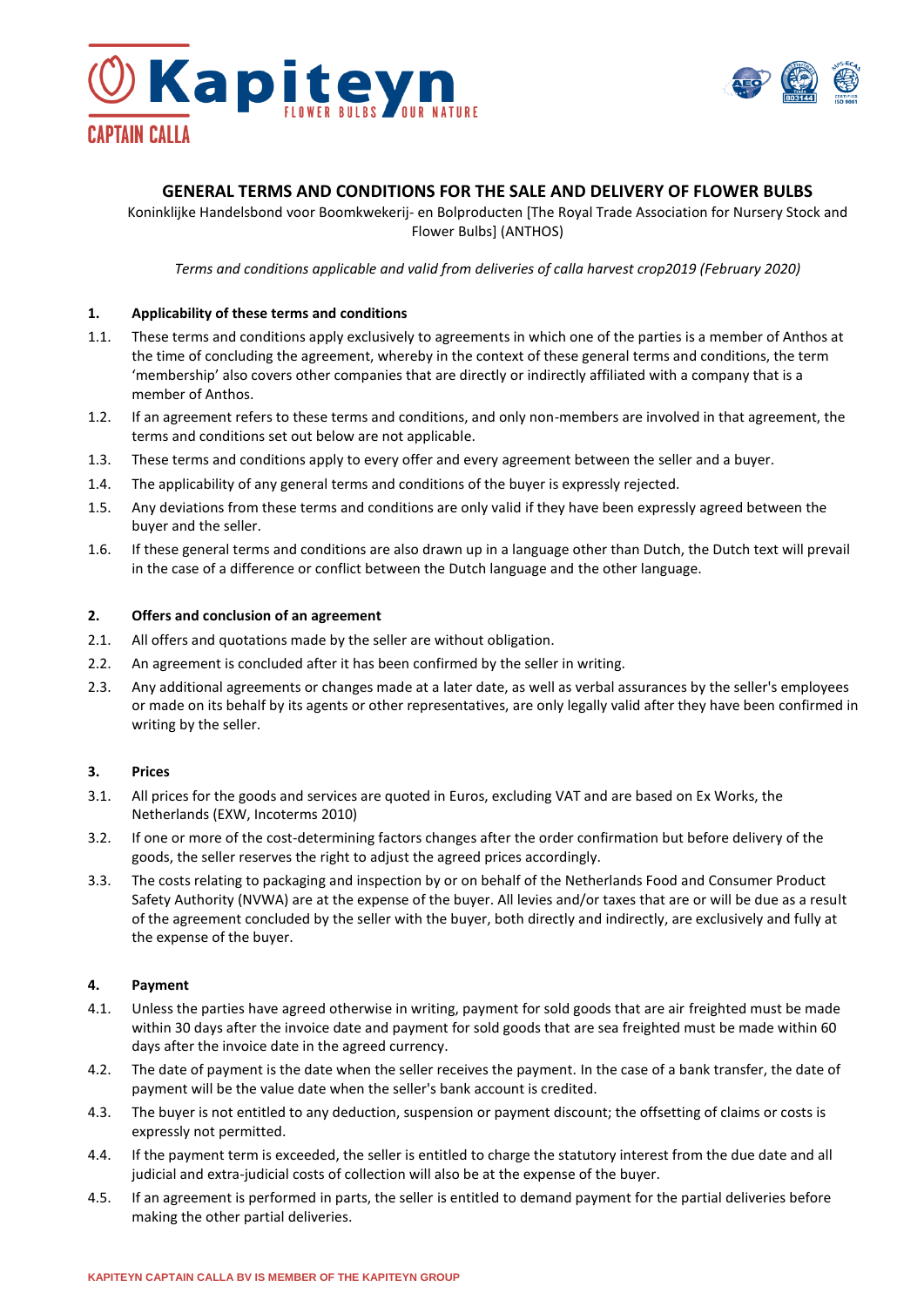

- 4.6. At the time of or after concluding the agreement, and before any (further) performance, the seller is entitled to demand security from the buyer that both the payment and other obligations arising from the concluded agreement are met. Refusal by the buyer to provide the required security entitles the seller to suspend its obligations and ultimately entitles it to, wholly or partly, terminate the agreement without formal notice or judicial intervention being required, without prejudice to its right to claim compensation for any damage suffered.
- 4.7. If the agreement has legitimately been partly dissolved or suspended, the remaining part of the agreement remains in full force, which means, among other things, that the buyer must pay the selling price of the delivered goods.

## **5. Delivery**

- 5.1. Unless otherwise agreed in writing, all deliveries take place Ex Works, the Netherlands (EXW, Incoterms 2010).
- 5.2. Although the specified delivery time will be taken into account as much as possible, this delivery time is only an approximation and can never be regarded as a final deadline. The seller will not be in default with regard to the delivery time until after it has received a written notice of default from the buyer, in which the buyer has given the seller the opportunity to deliver within a reasonable period and the seller has failed to do so.
- 5.3. The agreed delivery term starts as soon as the agreement has been concluded.
- 5.4. The seller is not liable for damage as a result of late delivery, if and to the extent that this late delivery is due to circumstances that are not for the risk and expense of the seller, including default on the part of the seller's suppliers.
- 5.5. The buyer's failure to comply (on time) with any payment obligation will suspend the seller's delivery obligation.

### **6. Force majeure**

In the event of force majeure - which includes but is not limited to, crop failure, viruses, natural disasters, industrial actions, fire, import and export restrictions - and other circumstances as a result of which fulfilment of the agreement or fulfilment by the stipulated date cannot reasonably be expected from the seller, the seller will have the right, at its discretion, without judicial intervention and without being obliged to pay any compensation and by mere written notification, to either dissolve the agreement fully or partially or to suspend the performance of this agreement until the situation of force majeure has come to an end.

### **7. Complaints**

- 7.1. The buyer is obliged to check the goods upon delivery for visible and/or immediately observable defects. These are considered to be all defects that can be detected by means of normal sensory observation or a simple random check. Furthermore, the buyer is obliged to check whether the delivered goods also comply with the order in other respects. Failure to comply with this obligation to check will result in the buyer losing any possible claims against the seller.
- 7.2. If the delivered goods differ in quantity, number and weight by less than 10% from what has been agreed, the buyer will nevertheless be obliged to accept the delivered goods.
- 7.3. Complaints regarding the quality and quantity of the delivered goods must be submitted in writing no later than seven calendar days after delivery. Defects that can only be discovered at a later stage (hidden defects) must be notified to the seller in writing immediately after they have been discovered. As soon as these terms are exceeded, the buyer is deemed to have approved the delivered goods and complaints will no longer be processed.
- 7.4. Defects in the delivered tubers of Calla will not be accepted by the seller when the sprout of the tubers is longer than 5 centimeter.
- 7.5. The complaint must contain a description of the defect and the seller must be given the opportunity to investigate the complaint upon first request.

The buyer must allow the seller to have the goods in question inspected by an expert or an independent body. If the expert declares the complaint to be well-founded, the costs of the inspection will be at the expense of the seller. In the event of an unfounded complaint, the costs will be borne by the buyer.

7.6. If the buyer has reported a complaint to the seller in time and the seller has acknowledged the complaint, the seller will, at its discretion, only be obliged to deliver the missing goods, replace the delivered goods or refund a proportional part of the purchase price.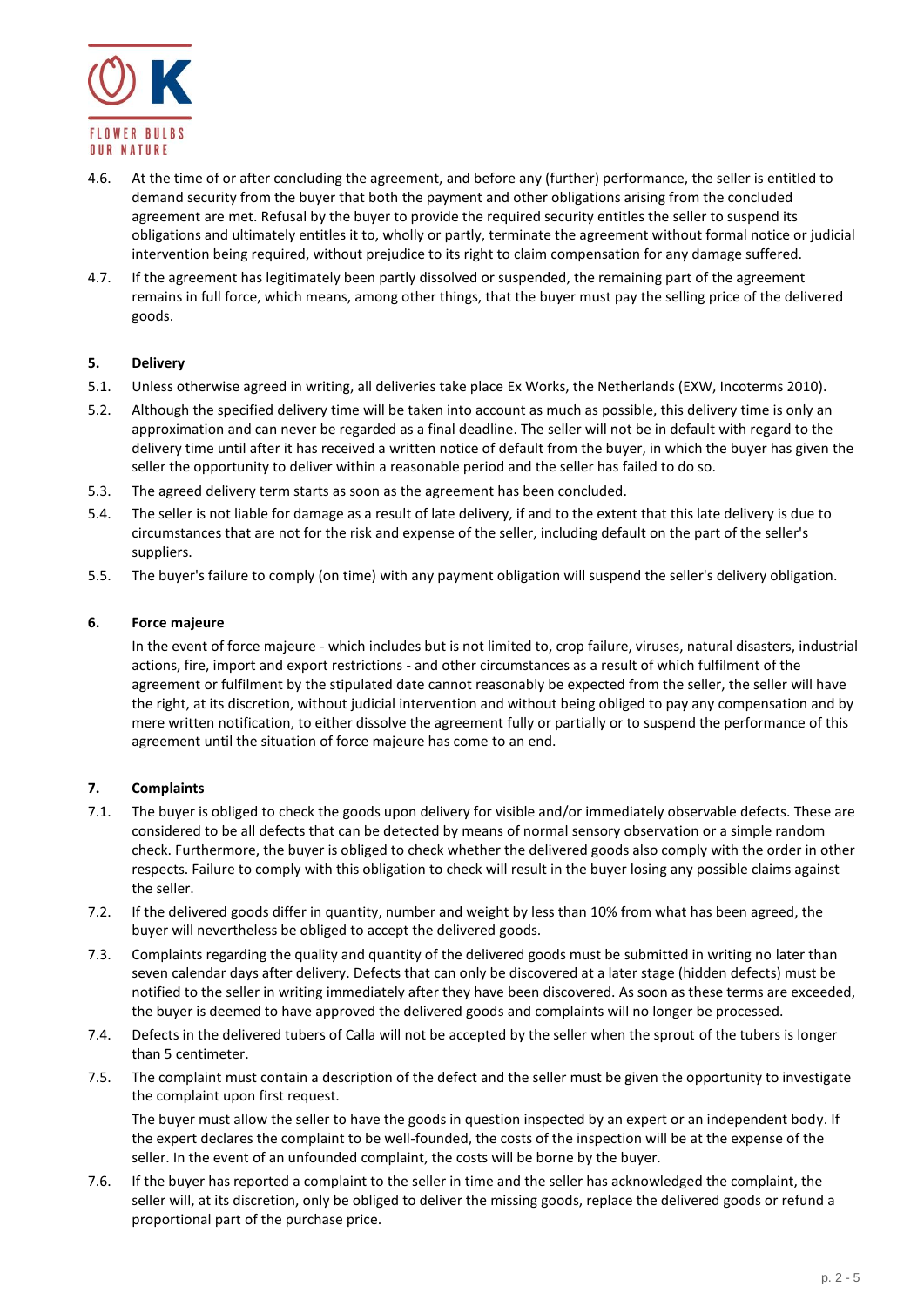

- 7.7. Submitting a complaint does not suspend the buyer's payment obligation, unless the seller expressly agrees in writing to such a suspension.
- 7.8. Returning the goods is carried out at the risk and expense of the buyer and can only take place with the seller's prior written consent.

## **8. Liability**

- 8.1. The seller will never be liable for flowering results of the delivered goods. It is at all times the responsibility of the buyer to assess whether the conditions are suitable for the goods, including but not limited to climatic conditions.
- 8.2. In the event of an attributable shortcoming in the performance of the agreement, the liability of the seller is at all times limited to a maximum amount equal to the net invoice value of the delivered goods or the part of the net invoice value in respect of which the claim for compensation is directly or indirectly related.
- 8.3. Except for legal liability on the grounds of mandatory provisions and except in the case of intent or gross negligence, any liability of the seller for any other form of damage is excluded, including any direct or indirect damage, consequential damage or damage due to lost profits.
- 8.4. The buyer indemnifies the seller against claims by third parties for compensation of damages for which the seller is not liable under these terms and conditions.
- 8.5. If the delivered goods contain latent infections, this is considered to be a non-attributable shortcoming on the part of the seller, unless the buyer proves a) that there is intent or gross negligence on the part of the seller who caused these latent infections or b) that the seller was aware of these latent infections prior to the sale, but nevertheless did not inform the buyer. The amount of seller's liability will never exceed the net invoice value.

### **9. Cancellation**

- 9.1. The seller has the right to cancel an order if, at the time of delivery, the buyer has not yet fulfilled its previous payment obligations towards the seller or towards other creditors. The seller can also exercise this right if the information concerning the buyer's creditworthiness is considered by the seller to be inadequate. The buyer cannot derive any rights from such cancellations and the seller can never be held liable by the buyer.
- 9.2. If the buyer cancels the agreement in whole or in part, as a result of whatever reason, the seller will only have to accept this if the goods have not yet been delivered to the carrier for shipment and on condition that the buyer pays compensation, which is at least equal to 25% of the invoice value of the cancelled goods. In that case, the seller will also be entitled to charge all costs incurred up to that time.
- 9.3. The buyer is obliged to take delivery of the goods at the moment when they are made available to the buyer. If the buyer refuses to do so, the seller is entitled to sell these goods elsewhere and the buyer will be liable for the price difference as well as for all other costs incurred by the seller as a result, including storage costs.

### **10. Reservation of title**

- 10.1. Title to the goods delivered by the seller does not transfer to the buyer until after full payment of all amounts invoiced by the seller plus any interest, penalties and costs as well as settlement of all claims arising from shortcomings on the part of the buyer in meeting its obligations arising from agreements with the seller.
- 10.2. The seller is entitled to immediately take back the sold goods if the buyer is in default in any way or fails to meet its payment obligation. In that case, the buyer is obliged to grant the seller access to its grounds and buildings.
- 10.3. The buyer must store the goods that are subject to a reservation of title separately from the other goods in order to be able to continue to distinguish the seller's goods.
- 10.4. As long as the delivered goods are subject to a reservation of title, the buyer may not dispose, encumber, pledge or otherwise place them under the control of third parties outside the scope of its normal business operations. However, the buyer is not permitted to alienate the goods as part of its normal business operations, at the time when the buyer has requested a suspension of payments or when the buyer has been declared bankrupt.

# **11. Sanctions**

11.1. The buyer guarantees that it complies with and will continue to comply with the obligations and limitations that ensue from all applicable sanction regulations of the United Nations, the United States of America, the European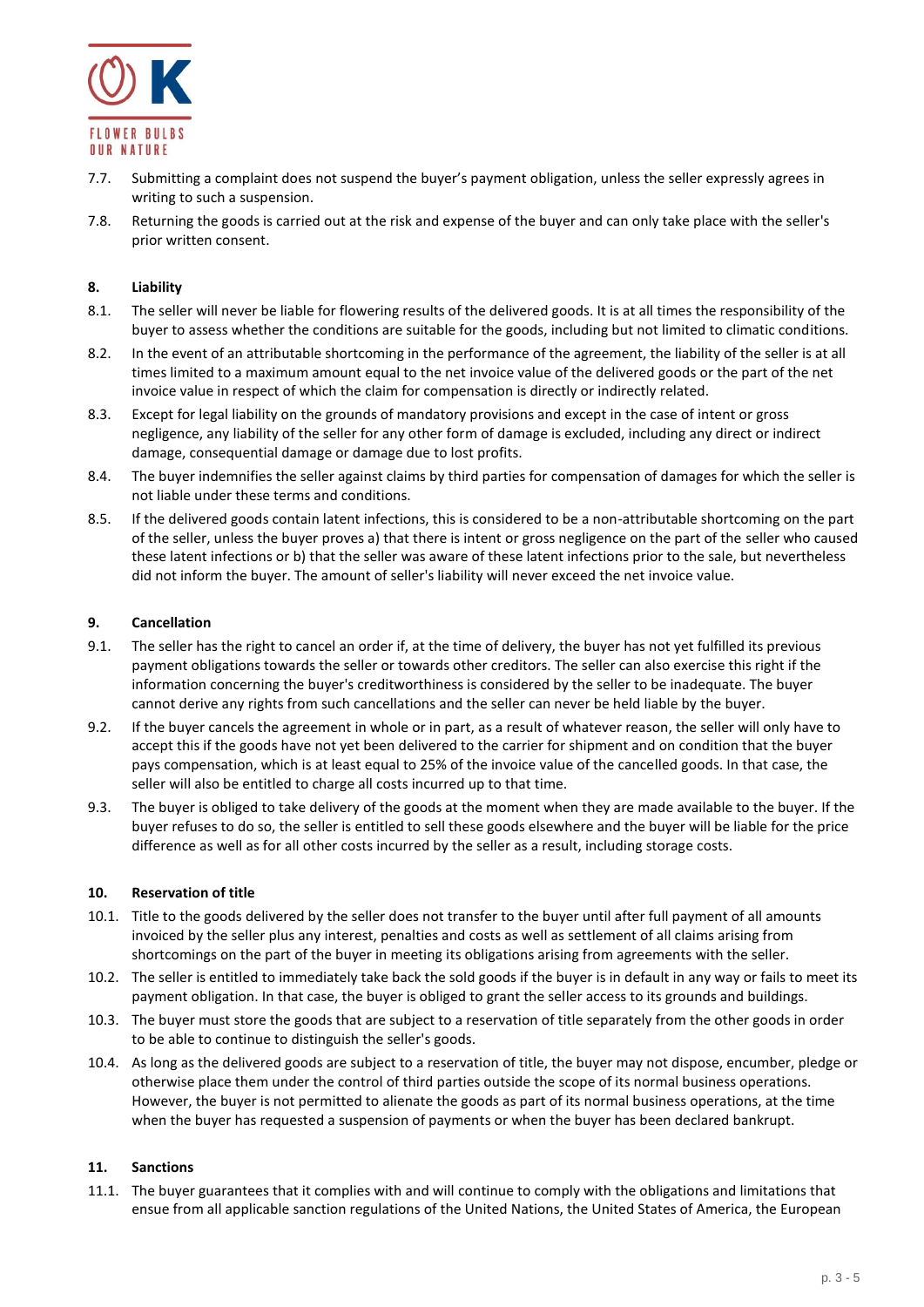

Union, the Netherlands and of any other country that is or may become relevant for the execution of the agreement that has been concluded ("Sanctions Legislation").

- 11.2. In particular, the buyer guarantees that it will not directly or indirectly sell, transfer, supply or otherwise make the purchased goods available to natural or legal persons, entities, groups or public-sector or other organisations that have been sanctioned pursuant to the Sanctions Legislation.
- 11.3. The buyer ensures that all obligations from this article will be imposed equally on every party to which it sells on or supplies goods that it bought from the seller.
- 11.4. If the buyer fails to comply with the obligations that ensue for it from this article, or fails to comply with them in a prompt or proper manner, the seller is entitled to suspend or terminate the agreement immediately without further notice of default, without being obliged to pay any compensation for damage and with the buyer being fully liable for compensation vis-à-vis the seller, at the seller's discretion.

## **12. Anti-Corruption**

- 12.1. The buyer will at all times comply with the obligations and limitations that ensue from all applicable anti-corruption regulations of the United States of America, the United Kingdom, the Netherlands and of any other country that is or may become relevant for the execution of the agreement that has been concluded ("Anti-Corruption Legislation").
- 12.2. Each offer to and each acceptance by employees or members of the client's board of money, gifts, presents, trips, entertainment or other compensation that relates to the agreement or the seller and that is intended as, or can be seen as, an incentive to act in a certain way is strictly prohibited.
- 12.3. The client will make not offer, promise or give anything directly or indirectly to any political party, campaign, government agency, officer or public institutions, state-run enterprises, organisations, international institutions, or their employees, with the purpose of acquiring or retaining goods or any other improper advantage in connection with the agreement or the seller.
- 12.4. In connection with the agreement or the seller, the buyer will not offer, promise or give anything to or accept anything from a business client, unless there is an honest reason to do so and it is reasonable to do so in the context of the daily course of affairs and, moreover, complies with local legislation.
- 12.5. The buyer will inform the seller immediately if, in the execution of the agreement, it takes note of any situation that may be in conflict with the Anti-Corruption Legislation.
- 12.6. If the buyer fails to comply with the obligations that ensue for it from this article, or fails to comply with them in a prompt or proper manner, the seller is entitled to suspend or terminate the agreement immediately without further notice of default, without being obliged to pay any compensation for damage and with the buyer being fully liable for compensation vis-à-vis the seller, at the seller's discretion.

### **13. Dissolution and suspension**

- 13.1. In the event that the buyer fails to fulfil, fails to fulfil on time or fails to fulfil properly the obligations that have arisen from the concluded agreement, or if there is a well-founded fear of this, as well as in the event of an application for suspension of payments, bankruptcy or liquidation of the buyer's goods as well as in the event of the buyer's death or if the buyer is a company, its dissolution or termination, or if there is a change in its corporate form or in the management of the company or in the activities to which the company contributes, the seller has the right, without notice of default and without judicial intervention, to suspend the agreement for a reasonable term or to dissolve the agreement without any obligation to pay damages.
- 13.2. The seller's claim in respect of the already performed part of the agreement, as well as the damage resulting from the suspension or dissolution, including loss of profit, will be immediately due and payable.

### **14. Intellectual property rights**

- 14.1. The seller reserves all rights that the seller has concerning intellectual property in connection with goods delivered by the seller.
- 14.2. In those cases where it appears from the seller's catalogue or the agreement concluded by the parties that a variety is protected by plant breeder's rights - which is indicated by an (R) after the name of the variety in question